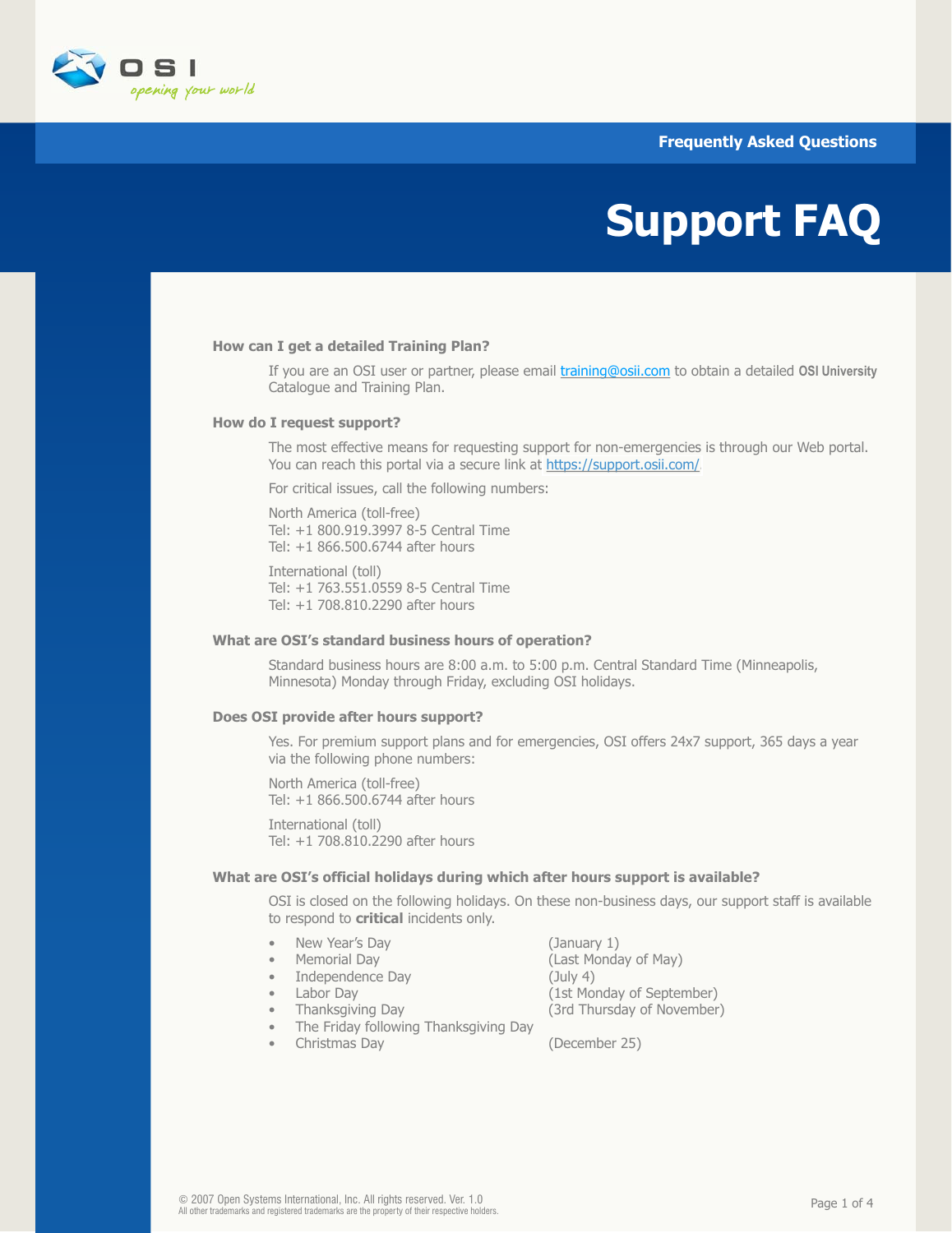**Frequently Asked Questions**



# **Support FAQ**

### **How will I know when my support plan needs to be renewed?**

 OSI will contact you prior to the expiration of the system warranty or the current **monarch™** support program. At this time, an OSI representative will assist you in evaluating your current level of **monarch** support and choosing the plan that best suits your system.

## **How do I register for OSI Support?**

 You can request a quote for support from OSI by contacting your customer relations representative or sending an email to [quote@osii.com.](mailto:quote@osii.com)

 Upon receipt of a purchase order for a **monarch** support program, OSI registers you with OSI Customer Support. For security purposes, a support pass code is provided. This code is connected to your support contract and changes at renewal. You may designate up to three representatives from your company to serve as support coordinators. In order to resolve your support issues quickly and effectively, OSI requests that all support incidents originate with your designated support coordinators.

## **Who and how many persons can be designated as our support coordinators?**

 OSI requires each selected customer representative to attend OSI training for all licensed software. We want to ensure that the personnel requesting support or coordinating support for the customer are qualified and trained in OSI's software and platform technology.

 You may designate up to three representatives from your company to serve as your official support coordinators. In order to resolve your support issues quickly and effectively, OSI requests that all support incidents originate with your designated support coordinators.

## **How are incidents defined?**

 OSI defines an incident as any request for support or assistance with the **monarch** system. There are two levels of incident urgency: **critical** and **non-critical**.

#### **Critical Incidents:**

 Critical incidents inhibit essential system operation and/or result in a substantial loss of operational capability. An on-call engineer will return your call promptly (generally within 30 minutes).

# **Non-Critical Incidents:**

 Non-critical incidents include any problems or questions related to system functionality that do not disrupt essential operations. OSI will do its best to respond within 24 hours (Monday through Friday) on all non-critical help requests and questions. Depending on the availability of our on-call engineers, most requests will be handled within the same business day.

#### **What is considered "above and beyond" support?**

 Prior to expanding system functionality or adding new functionality, OSI recommends that you coordinate support in advance with the Customer Support Department. Depending on the scope, the work may be considered additional system implementation and therefore beyond standard support. For example, if a new function is being implemented post-warranty, additional engineering services beyond ordinary support are required. The OSI standard support organization is not equipped to handle the project engineering, consulting and implementation services that are required to implement the new functionality. In such cases, please contact your customer relations representative to obtain a quote for additional engineering services.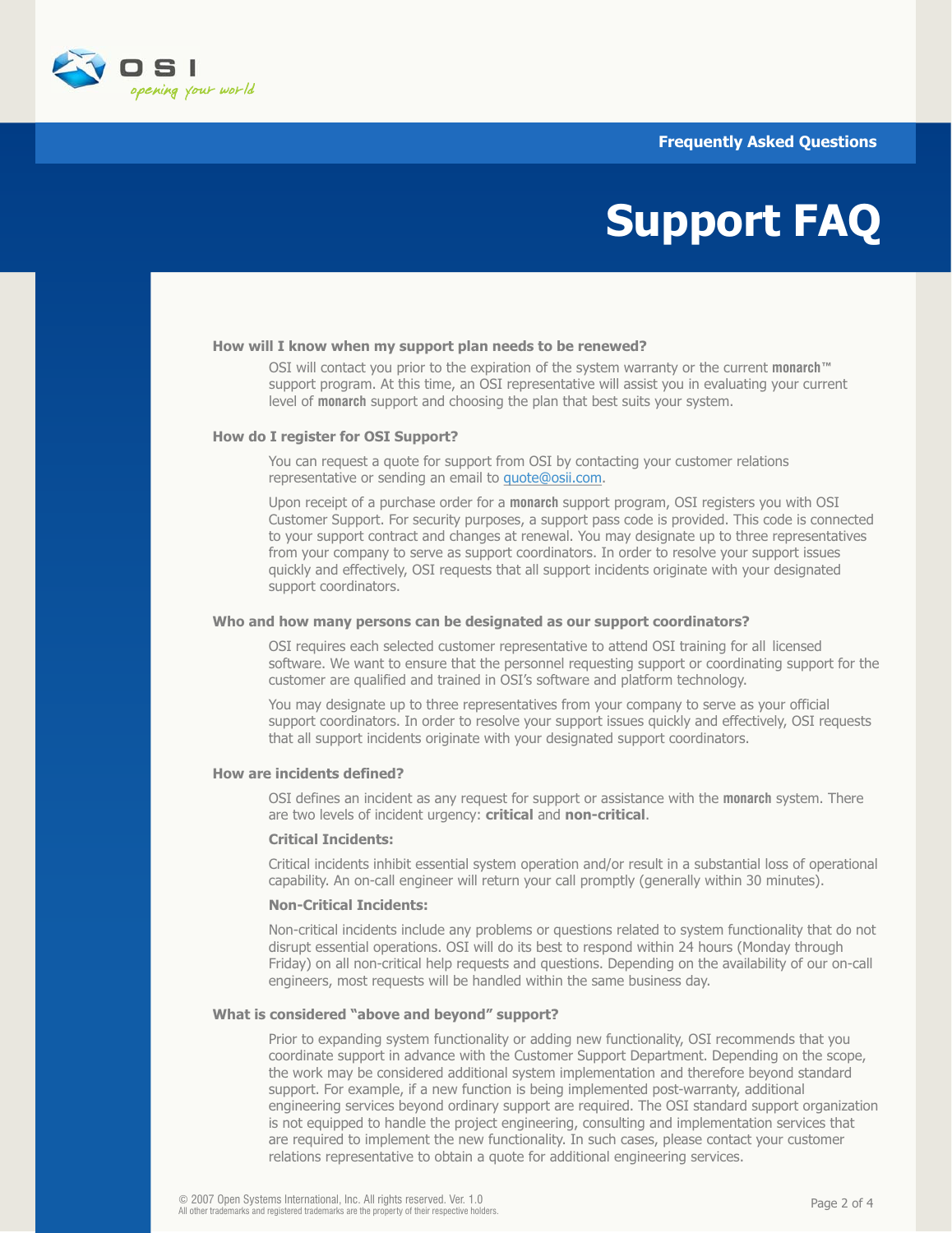

# **Support FAQ**

## **What should I do if I need support?**

When an incident arises, your company's designated support coordinator(s) should thoroughly investigate the problem and try to resolve it. If your support coordinator(s) cannot resolve the problem, they should contact the Customer Support Department. This process ensures that your support coordinator(s) have the necessary background information about the problem when they contact Customer Support, which leads to a more timely resolution.

 For **non-critical incidents**, please visit the secure Customer Support Web site [\(https://support.osii.com/\)](http://www.osii.com/services/support/index.asp) and fill out the Incident Reporting form. The OSI support staff will investigate your support request and work with you until resolution.

 For **critical incidents**, please ensure that you have as much information as possible regarding the scope and nature of the problem and that you are ready to discuss the problem with the OSI support staff. We recommend that you request support for critical incidents via phone calls. OSI's support staff will collect the pertinent information and open a database incident for tracking and managing the issue through to resolution.

#### **What are the main features of the OSI Customer Support Web portal?**

 The OSI Customer Support Web portal allows customers to submit new incidents, track the real-time status of outstanding incidents and obtain customized reports of all open and closed incidents. In addition, you can communicate with the OSI support staff using the Web Conversation feature.

## **What is the recommended method of communications relating to non-critical incidents?**

 OSI prefers the use of Web Conversation, which is part of the OSI Customer Support Web site for communications relating to non-critical incidents. If necessary, emails intended for the Customer Support staff can be sent t[o support@osii.com.](mailto:support@osii.com)

 The Incident Reporting form, available on the Customer Support Web portal, is a great tool to assist with collecting any required data. This enables Customer Support to provide a quick response and accurate resolution.

#### **What information or details will be required for after hours support calls?**

 When you contact OSI after hours support, you will be required to provide an after hours security code. You will also be asked to define if the incident is critical. This information is provided to the OSI on-call engineer.

## **What are the cost justifications for enrolling in the support program?**

There are three major areas addressed by a support program:

- **Extended warranty and insurance: an extended warranty that quarantees software fixes.**
- Guaranteed timely assistance from a vendor in case of critical needs.
- Improvements and enhancements received with software updates, deferring future repurchases of software licenses.

 To estimate the cost savings your organization will realize, consider the additional staffing and training required to maintain the system, or the cost associated with the periodic purchase of new software to keep the system up-to-date.

 Software upgrades have an intrinsic value because your software investment does not become obsolete by time or new technology.